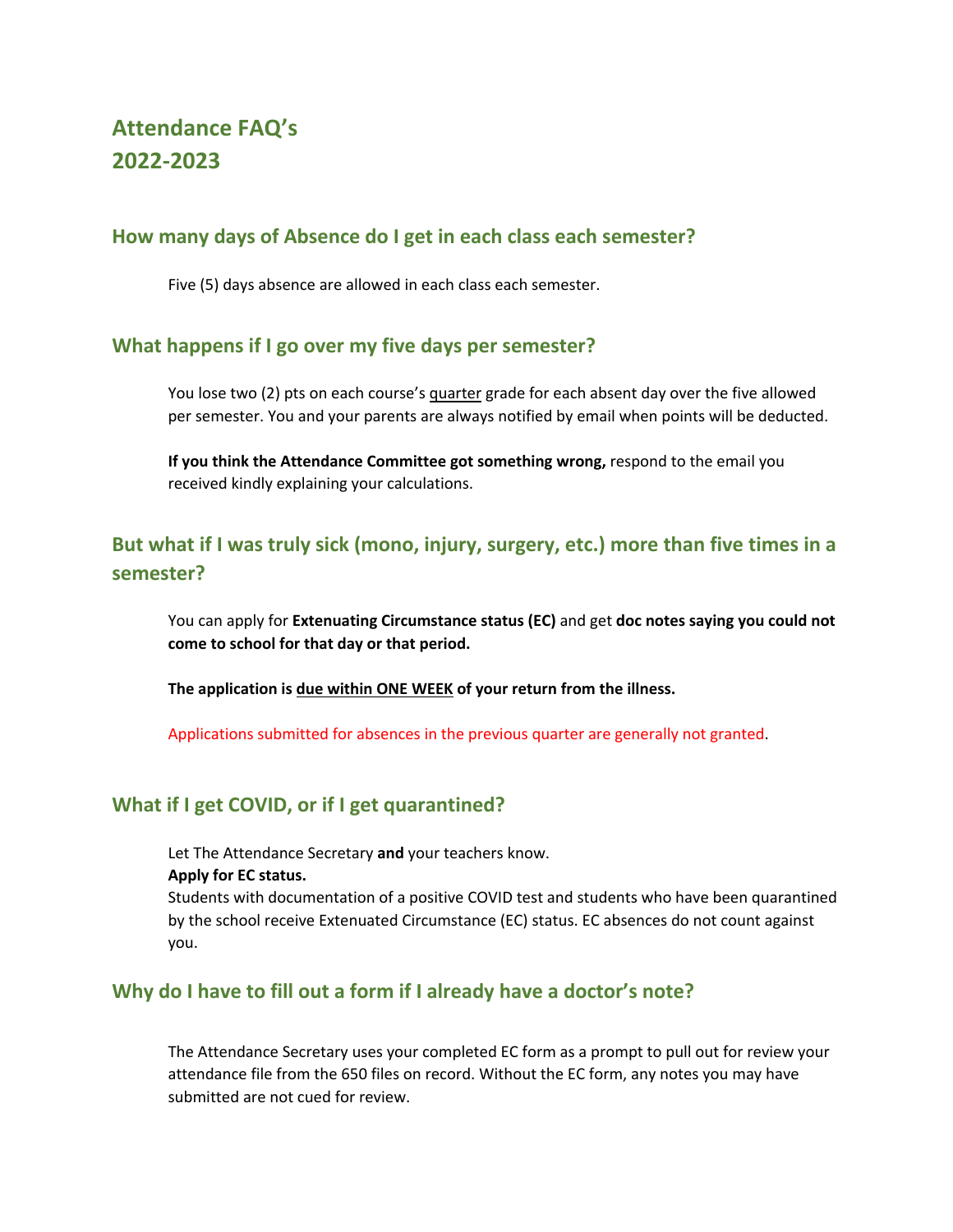## **What if I do not have EC status, but my teacher was streaming, and I attended class online?**

Unless you have EC status, you will be counted absent even if you log on. Teachers may choose, but are not required to stream classes at this time. **If you are not present in class, you are counted absent**. EC status means those absences do not count against your total. **Streaming does not replace being in class, and teachers are not required to stream classes for any absent students.**

#### **Do routine appointments count as an EC?**

No, regular appointments to see orthodontists, dentists, regular doctors for check-ups, dermatologists, etc., do not count as Extenuating Circumstances. Use your five days *each* semester for these kinds of routine appointments.

Remember, **in general, well-being visits are not considered for EC status; however,**  *documented* visits to see a doctor when you are sick may receive EC status.

### **What if I have a concussion?**

After you meet with your doctor and get is written recommendations, you will **meet with your school counselor or advisor** (freshmen) to fill out a Temporary Academic Accommodations Plan to get everyone on the same page about what your doctor says you can or cannot handle. **Make sure your doctor has written down the expected length of recovery time and/or a recheck date.** As long as there is a doctor's written recommendation, you and your counselor/advisor can adjust this plan as needed.

#### **What about College Visits?**

If you are a Junior or Senior, you get two *extra* days during the year to go check out colleges. If you are a sophomore, you get one extra day during the year for a college visit. Talk to Mrs. Judd before you go. You will need proof of the visit. Days must be taken before May 1.

#### **What if I have a cool opportunity that will make me miss school?**

Each student **can qualify for up to four days of Exceptional Growth (EG)** *per semester*. See The Attendance Secretary for more details, but definitely plan ahead. You must fill out an application for EG at least six weeks in advance of the planned absence.